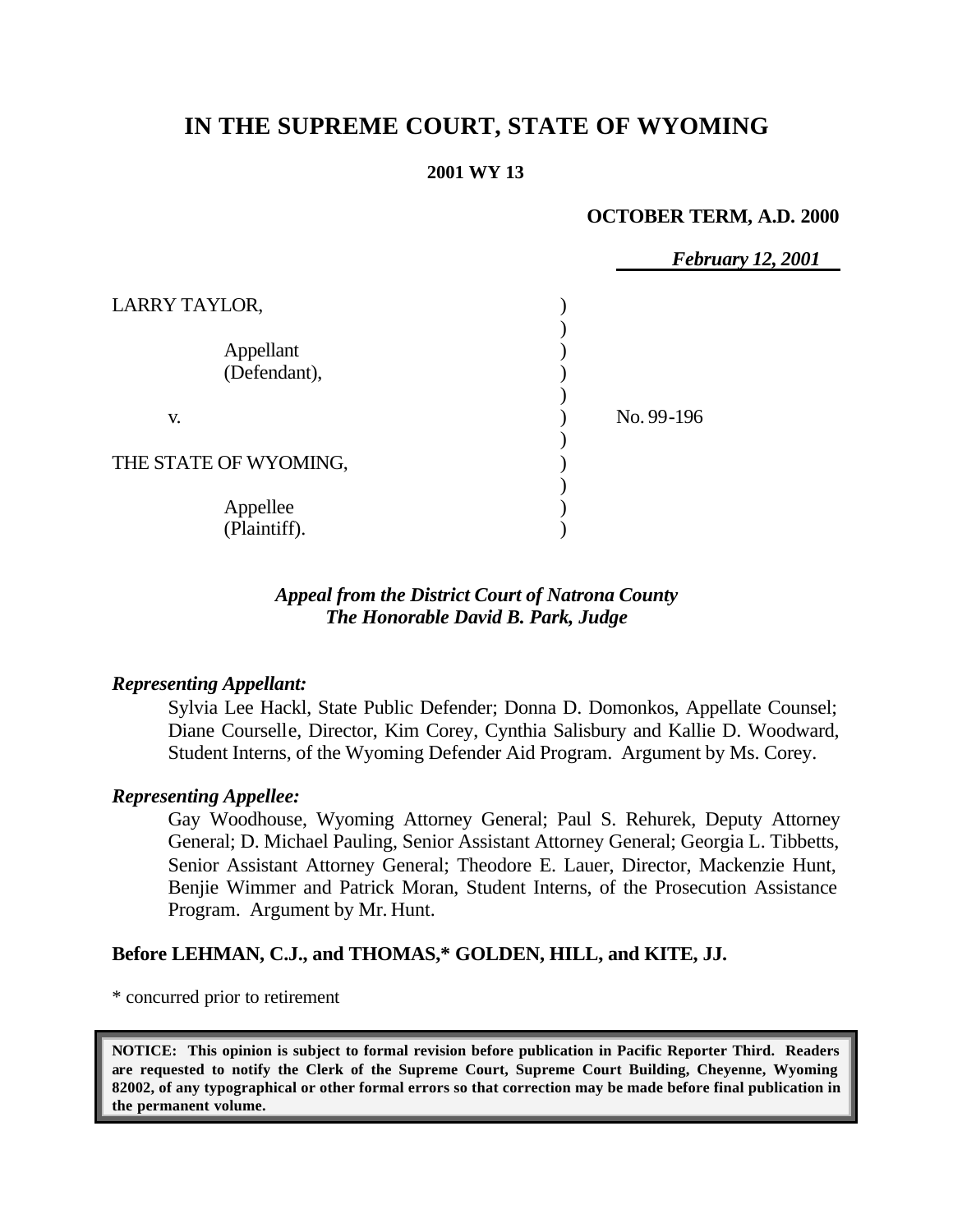**GOLDEN**, Justice.

[¶1] In this appeal, Appellant Larry Taylor appeals his conviction for receiving stolen property, alleging that a speedy trial violation under W.R.Cr.P. 48, a misleading jury instruction, and prosecutorial misconduct require reversing his conviction. We affirm.

#### **ISSUES**

[¶2] Taylor presents these issues for our review:

1. Was Mr. Larry Taylor denied his right to a speedy trial when the time between his arraignment and trial was 165 days; and was he denied effective assistance of counsel when his trial attorney failed to renew the motions previously filed by Mr. Taylor.

2. Did jury instruction 7 mislead the jury and shift the burden of proof from the State to the Defendant since the jury instruction relieved the State of proving beyond a reasonable doubt that Mr. Taylor knew the check was stolen.

3. Was jury prevented from impartially evaluating the evidence, and was Larry Taylor deprived of a fair trial, as a result of prosecutorial misconduct which included: improper crossexamination of Mr. Taylor wherein he was compelled to label a State's witness a liar; improper inquiry regarding the irrelevant issue of alleged methamphetamine use by Larry Taylor; inquiry into the details of a prior conviction which far exceeded the scope permitted by W.R.E. 609; and eliciting improper testimony from a police detective which invaded the Court's province of instructing the jury regarding the applicable law.

The State phrases the issues as:

I. Was Appellant denied his right to a speedy trial under Rule 48 (b), Wyoming Rules of Criminal Procedure, or under the Constitutions of the United States or Wyoming; and was Appellant denied effective assistance of counsel because his attorney failed to renew Appellant's motions for a speedy trial?

II. Did jury instruction 7 mislead the jury, shift the burden of proof from the State to Appellant and relieve the State of proving beyond a reasonable doubt that Appellant knew the \$7,000.00 check was stolen?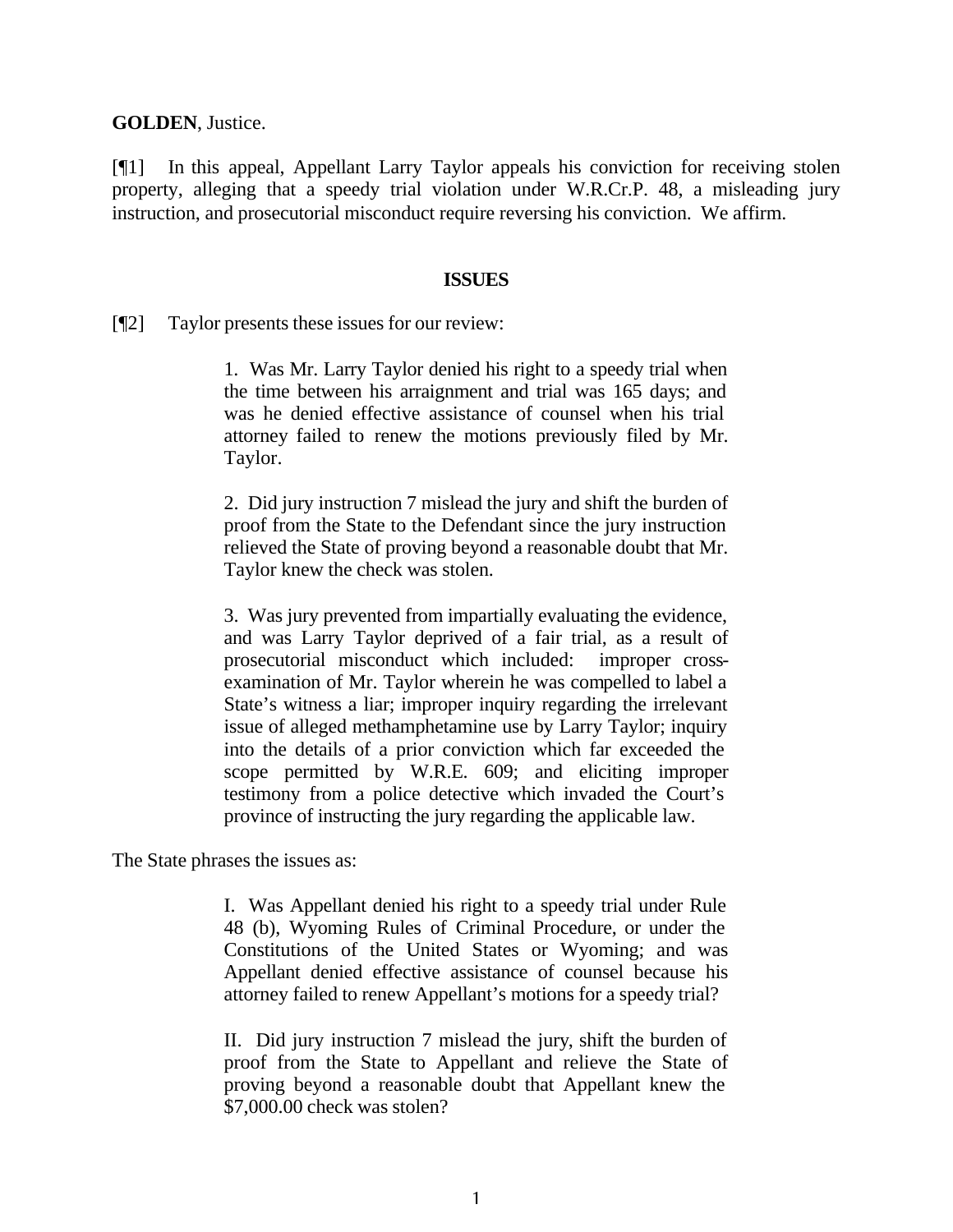III. Was Appellant deprived of a fair trial due to alleged prosecutorial misconduct?

## **FACTS**

[¶3] The Phipps Construction Company reported forged checks to its bank in May of 1998. An investigation revealed that thieves saw a box of checks delivered to Mrs. Phipps' home and had stolen them. One of the checks was issued to Taylor for \$7,000 and endorsed and deposited by him. He later drew out \$6,500 from his account. Taylor admitted that he received one of the checks but told investigators that he had received it after selling a high performance engine to an individual who claimed to work for Phipps. He denied that he knew it was stolen. Taylor's home was searched, and he was arrested for receiving stolen property. After being released on bond, Taylor attempted to retrieve some of his personal property that was being held for evidence. When denied, Taylor became angry and told a police officer that he only got a few hundred dollars out of this deal.

[¶4] Appellant was tried before a jury on February 1, 1999, for unlawfully and knowingly concealing, disposing, buying or receiving property he knew or had reasonable cause to believe was stolen and which had a value of  $$500$  or more.<sup>1</sup> He testified that his earlier story about receiving the stolen check was a lie, stated that he suspected the check might not clear the bank, and had the bank confirm that the check would clear before depositing it, but still denied knowing that the check was stolen. At trial, he claimed that he had received the check for selling a white Camaro. He later changed his mind about the sale and returned \$6,500 along with \$500.00 that he had in his back pocket to the purchaser. He denied stating to the officer that he had only gotten a few hundred dollars out of the deal. The jury convicted Taylor.

**Wrongful taking or disposing of prope rty; venue of indictment.**

l  $1$  Wyo. Stat. Ann. § 6-3-403 (LEXIS 1999) provides:

<sup>(</sup>a) A person who buys, receives, conceals or disposes of property which he knows, believes or has reasonable cause to believe was obtained in violation of law is guilty of:

<sup>(</sup>i) A felony punishable by imprisonment for not more than ten (10) years, a fine of not more than ten thousand dollars (\$10,000.00), or both, if the value of the property is five hundred dollars (\$500.00) or more; or

<sup>(</sup>ii) Repealed by Laws 1984, ch. 44, § 3.

<sup>(</sup>iii) A misdemeanor punishable by imprisonment for not more than six (6) months, a fine of not more than seven hundred fifty dollars (\$750.00), or both, if the value of the property is less than five hundred dollars (\$500.00).

<sup>(</sup>b) A person may be indicted under this section in the county where he received or possessed the property, notwithstanding the wrongful taking occurred in another county.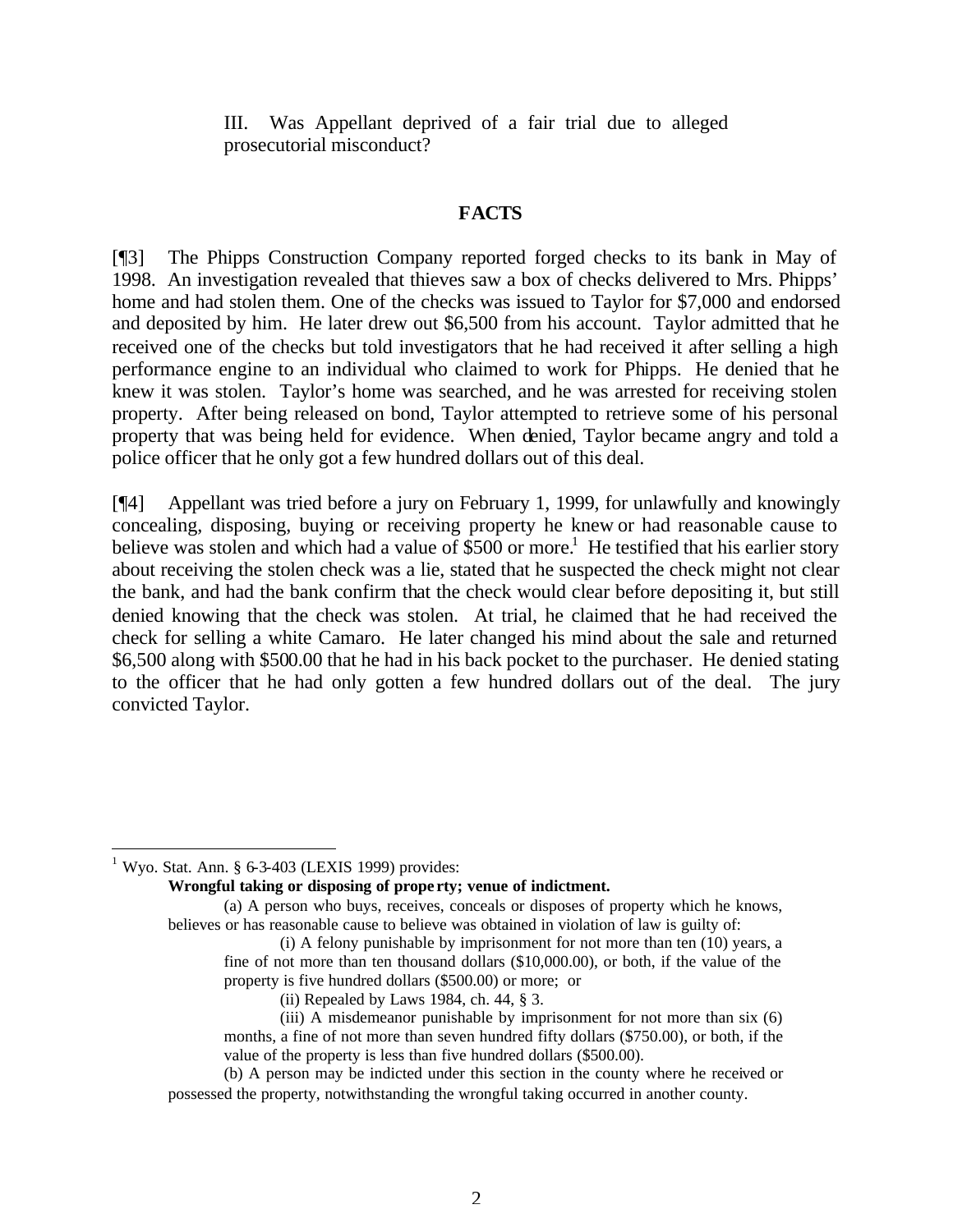#### **DISCUSSION**

#### *Speedy Trial*

[¶5] Taylor was arraigned on August 20, 1998, and tried on February 1, 1999, a difference of 165 days which he claims violates W.R.Cr.P. 48 and the federal and state constitutions.

> We review a speedy trial claim to ensure that the mandates of W.R.Cr.P. 48 and constitutional guarantees have been met. *Yung v. State*, 906 P.2d 1028, 1032 (Wyo. 1995). We begin by calculating the time between defendant's arraignment and trial, excluding the time periods specified in W.R.Cr.P. 48(b)(3). *Hogan v. State*, 908 P.2d 925, 930 (Wyo. 1995); *McDermott v. State*, 897 P.2d 1295, 1300 (Wyo. 1995). Delays of fewer than 120 days are permissible. *Hogan*, 908 P.2d at 930; *McDermott*, 897 P.2d at 1300. If a delay has exceeded 120 days, we determine whether the defendant has made a written demand for a speedy trial or otherwise vigorously asserted his rights under W.R.Cr.P. 48. *Kleinschmidt v. State*, 913 P.2d 438, 439-40 (Wyo. 1996); *Hall v. State*, 911 P.2d 1364, 1370 (Wyo. 1996). If the defendant has not done so, [and the Rule does not provide relief] we apply the four-part constitutional test articulated in *Barker v. Wingo,* 407 U.S. 514, 530, 92 S. Ct. 2182, 2192, 33 L. Ed. 2d 101 (1972), and adopted in *Cosco v. State*, 503 P.2d 1403, 1405 (Wyo. 1972), *cert. denied*, 411 U.S. 971, 93 S. Ct. 2164, 36 L. Ed. 2d 693 (1973), to ensure that the defendant's constitutional guarantee to a speedy trial has been satisfied.

*Detheridge v. State*, 963 P.2d 233, 235 (Wyo. 1998).

[¶6] For constitutional analysis, the speedy trial clock begins ticking upon arrest. *Campbell v. State,* 999 P.2d 649, 655 (Wyo. 2000). Taylor was arrested on June 11, 1998, and tried on February 1, 1999, a difference of 236 days. Taylor does not present any constitutional arguments apparently because this time period is not presumptively prejudicial or significantly long and would not be found to violate his constitutional rights absent a showing of prejudice. *McDaniel v. State,* 945 P.2d 1186, 1188 (Wyo. 1997). Taylor presents no showing of prejudice. *Osborne v. State*, 806 P.2d 272, 277 (Wyo. 1991) (holding 244 days is not presumptively prejudicial, but requiring further analysis).

[¶7] Taylor does argue that a violation of W.R.Cr.P. 48 requires dismissal. He twice asserted his speedy trial rights on his own motion to the district court but did not receive a ruling until a hearing on January 27, 1999, when his new attorney argued the motions and dismissal was denied. The record also shows, however, that the motions were filed after the defense and the State stipulated to a continuance for further plea negotiations, and after Taylor had requested different appointed counsel. After the continuance was granted,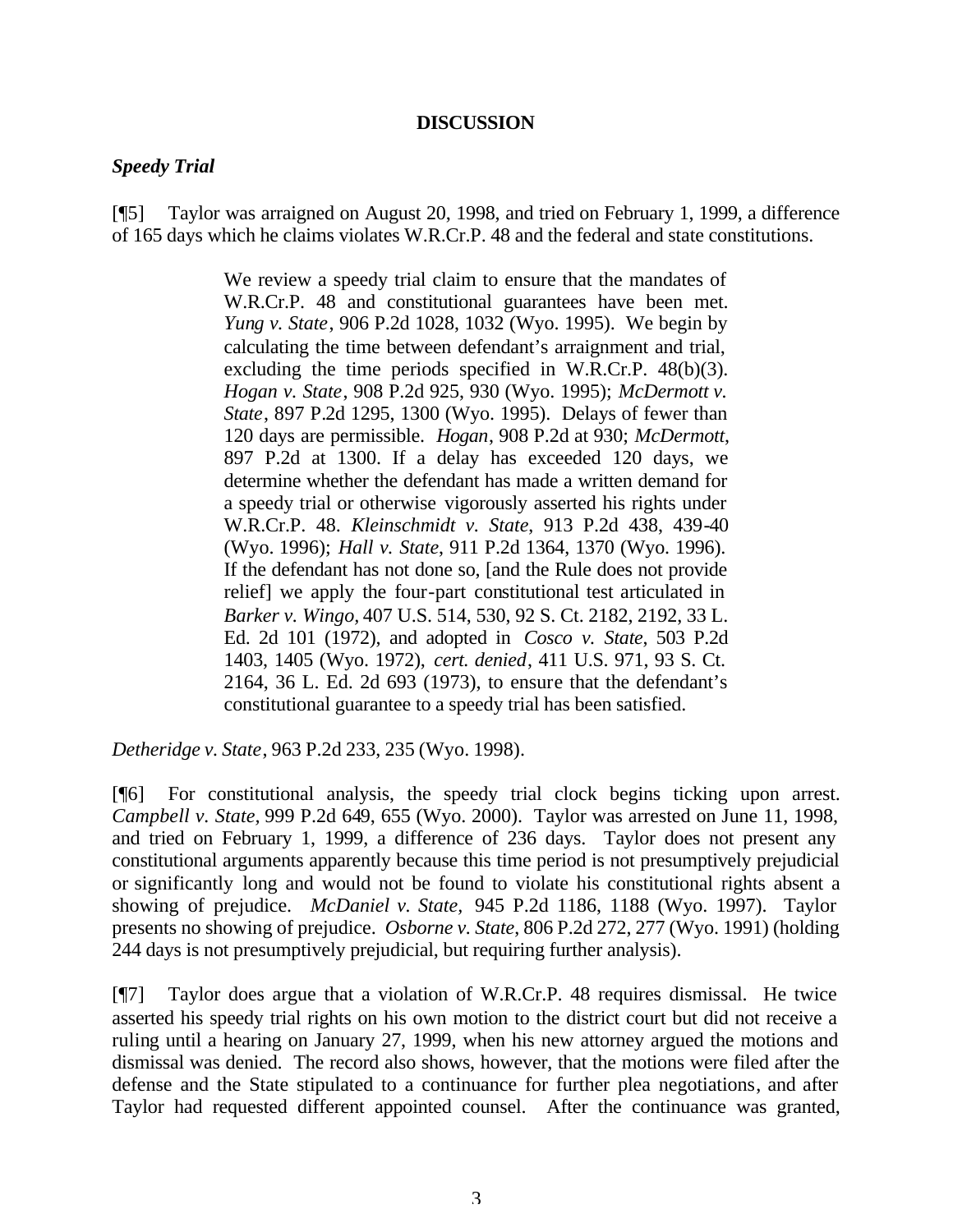counsel withdrew, and new counsel was appointed. Taylor contends that the change in counsel did not cause any delay and that any delay caused by the stipulation cannot be attributed to him because the continuance was not granted in accordance with W.R.Cr.P. 48(b).

#### W.R.Cr.P. 48(b)

[¶8] A criminal defendant's right to a speedy trial is grounded in the constitutions of the United States and the State of Wyoming. In recognition that W.R.Cr.P. 48 provides criminal defendants a procedural mechanism to ensure the protection of this constitutional right, we have held that compliance with its terms is mandatory. *Detheridge*, 963 P.2d at 235. In pertinent part, W.R.Cr.P. 48 provides:

(b) *Speedy trial*. --

(1) It is the responsibility of the court, counsel and the defendant to insure that the defendant is timely tried.

(2) A criminal charge shall be brought to trial within 120 days following arraignment unless continued as provided in this rule.

(3) The following periods shall be excluded in computing the time for trial:

(A) All proceedings related to the mental illness or deficiency of the defendant;

(B) Proceedings on another charge;

(C) Delay granted by the court pursuant to paragraph  $(4)$  or  $(5)$ ;

(D) The time between the dismissal and the refiling of the same charge; and

(E) Delay occasioned by defendant's change of counsel or application therefor.

(4) Continuances not to exceed six months from the date of arraignment may be granted by the trial court as follows:

> (A) On motion of defendant supported by affidavit; or

> (B) On motion of the attorney for the state or the court if:

> > (i) The defendant expressly consents;

(ii) The state's evidence is unavailable and the prosecution has exercised due diligence; or

(iii) Required in the due administration of justice and the defendant will not be substantially prejudiced; and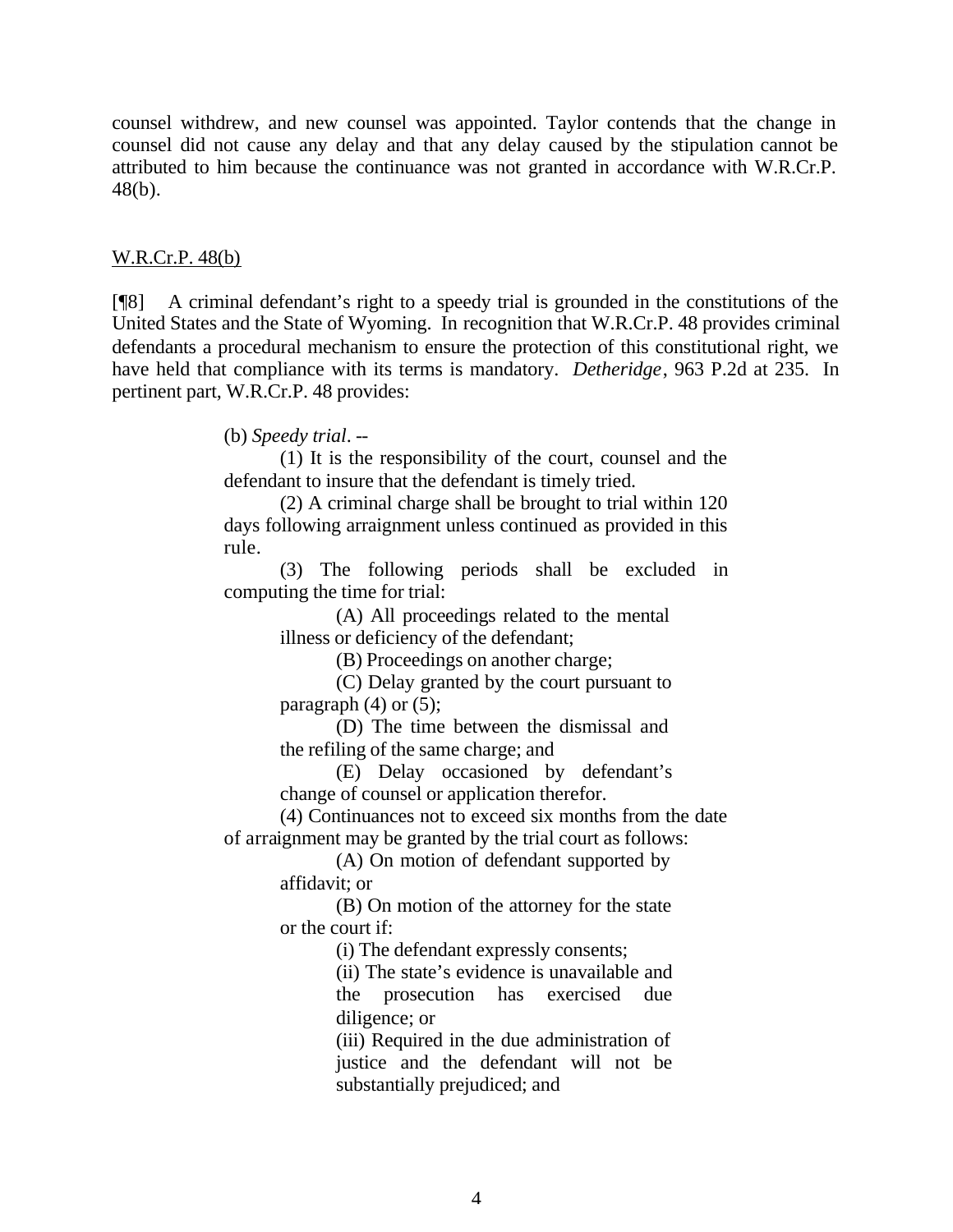(C) If a continuance is proposed by the state or the court, the defendant shall be notified. If the defendant objects, the defendant must show in writing how the delay may prejudice the defense.

(5) Any request to continue a trial to a date more than six months from the date of arraignment must be directed to the court to which appeals from the trial would be taken and may be granted by that court in accordance with paragraph (4).

(6) Any criminal case not tried or continued as provided in this rule shall be dismissed 120 days after arraignment.

(7) If the defendant is unavailable for any proceeding at which the defendant's presence is required, the case may be continued for a reasonable time by the trial court but for no more than 120 days after the defendant is available or the case further continued as provided in this rule.

(8) A dismissal for lack of a speedy trial under this rule shall not bar the state from again prosecuting the defendant for the same offense unless the defendant made a written demand for a speedy trial or can demonstrate prejudice from the delay.

#### Excludable Delay

[¶9] Taylor claims that the record does not show that the stipulated continuance was supported by his affidavit or with his express consent and the rule does not allow the delay to be excluded from time calculations. The motion submitted to the court indicated that the parties had stipulated to and were jointly requesting a continuance for the purpose of further discussing a plea agreement. Under these circumstances, unless the defendant provides evidence that the stipulation was over his objections, the delay is excludable but not attributable to the defendant. Such a motion falls under W.R.Cr.P. 48(b)(4)(B)(iii) for "due administration." Obviously a stipulated continuance to pursue plea negotiations is to the benefit of the defendant and does not result in prejudice to him. The stipulation was entered into on October 30, 1998. His trial date changed from November 2 to November 30, 1998, a difference of 28 days. Excluding this time period, the time between arraignment and trial was 137 days.

[¶10] The record also shows that new counsel was appointed on November 6, 1998, and the trial remained scheduled for November 30, still under the 120-day time limit. Taylor's trial was eleventh in the stack and did not take place on November 30. Nothing in the record tells us the reason why trial did not take place. On December 4, 1998, Taylor made another handwritten motion to the court for speedy trial. On December 7, 1998, a new schedule was released setting his trial for January 4, 1999, a period still within the 120-day time limit because of the excludable delay. His trial was sixth in the stack. On December 21, the record shows a motion to revoke and forfeit bond. Its stated grounds were that since his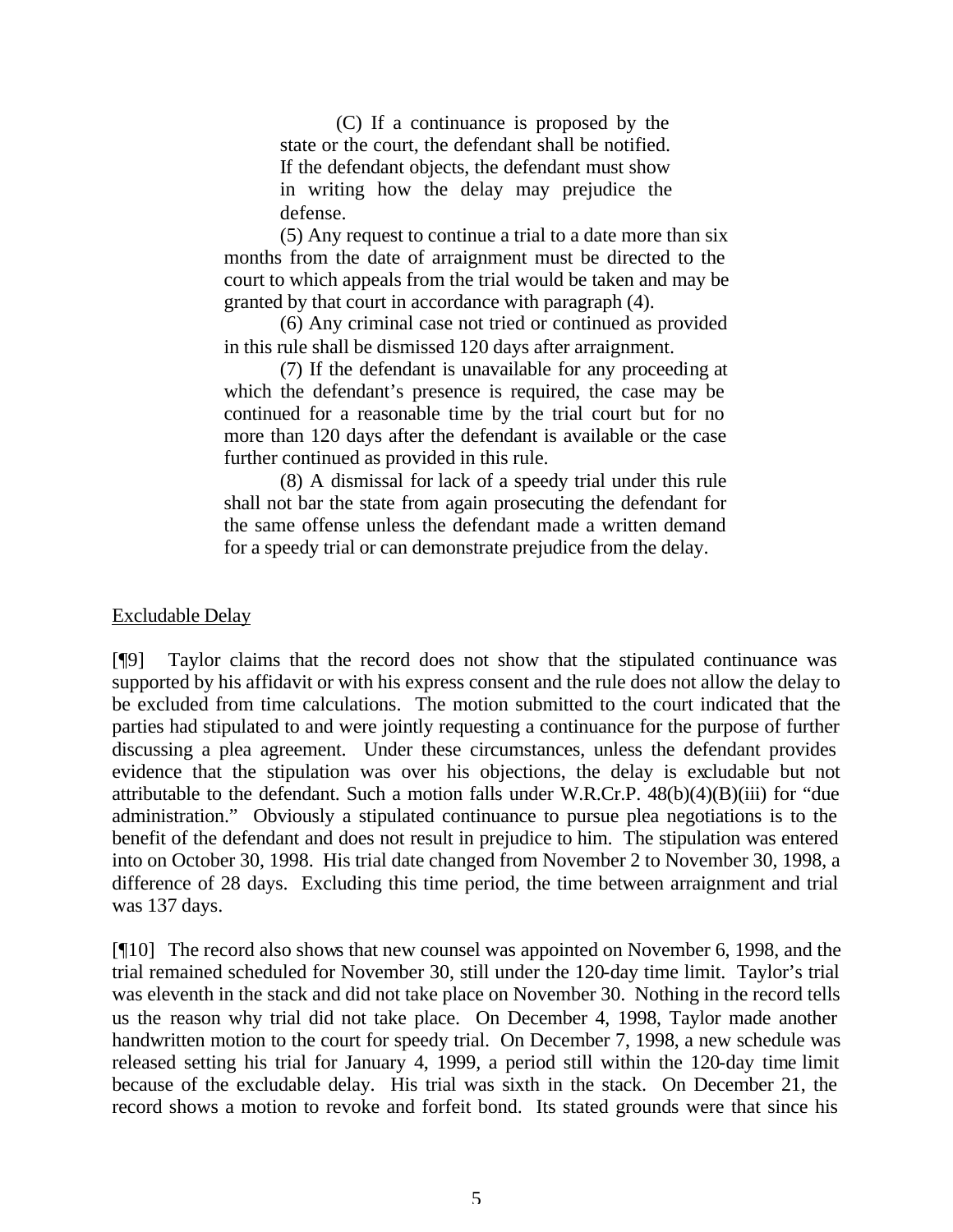release on bond, Taylor had been arrested and convicted of two separate assault and batteries under the Family Violence Protection Act. A bench warrant issued for his arrest on that same day.

[¶11] On December 31, 1998, a new trial schedule issued from the court scheduling Taylor's trial for February 1, 1999. Although fifth in the stack, trial did occur on that date. On January 22, 1999, his new attorney filed two motions and argued them along with Taylor's last speedy trial motion before the trial court on January 27, 1999. At that hearing, the prosecutor argued that the delay was "in the due administration of justice because of the stack system." The trial court denied the motion to dismiss on speedy trial violation grounds without comment.

[¶12] In this appeal, the State contends that delay due to a crowded docket is excludable for the due administration of justice as provided by W.R.Cr.P. 48(b)(4)(B)(iii). The time period at issue is 137 days. Both parties rely upon *Germany v. State,* 999 P.2d 63 (Wyo. 2000); however, Taylor correctly points out that delay caused by a crowded docket using a stack system was excluded in that case for reasons not present in his case. As *Germany* decided, both the Court and the State made the efforts required by W.R.Cr.P. 48(b) to notify Germany that its crowded docket required a continuance, and he had the opportunity to object and show prejudice. *Id.* at 66-67. Taylor asserts that did not happen in this case, and our review reveals nothing in the record to contradict his assertion. W.R.Cr.P.  $48(b)(4)(B)(iii)$  plainly requires that the court grant a continuance to extend for the "due administration of justice," and that did not occur.

[¶13] Our review of the record does not indicate that the seventeen-day delay was caused by a crowded docket or deliberate maneuvering by the State. The record does show that, between his arraignment and trial, the defendant was arrested on other charges, and criminal proceedings ensued against him, necessitating a change in counsel. Although the burden for bringing the defendant to trial in a timely manner rests with the State, *Estrada v. State,* 611 P.2d 850, 854 (Wyo. 1980), the rule does not require a court-ordered continuance before excluding delay attributable to either a change in counsel or proceedings against the defendant on other charges. W.R.Cr.P.  $48(b)(3)(B)$ ; W.R.Cr.P.  $48(b)(3)(E)$ . We find that the delay was attributable to these actions of defendant, and when that is the case, no speedy trial violation will be found to have occurred. *See Dean v. State,* 865 P.2d 601, 614 (Wyo. 1993), *superseded on other grounds by Vigil v. State*, 926 P.2d 351 (Wyo. 1996).

## *Jury Instruction*

[¶14] Taylor contends that the following instruction contradicts itself and is misleading and confusing: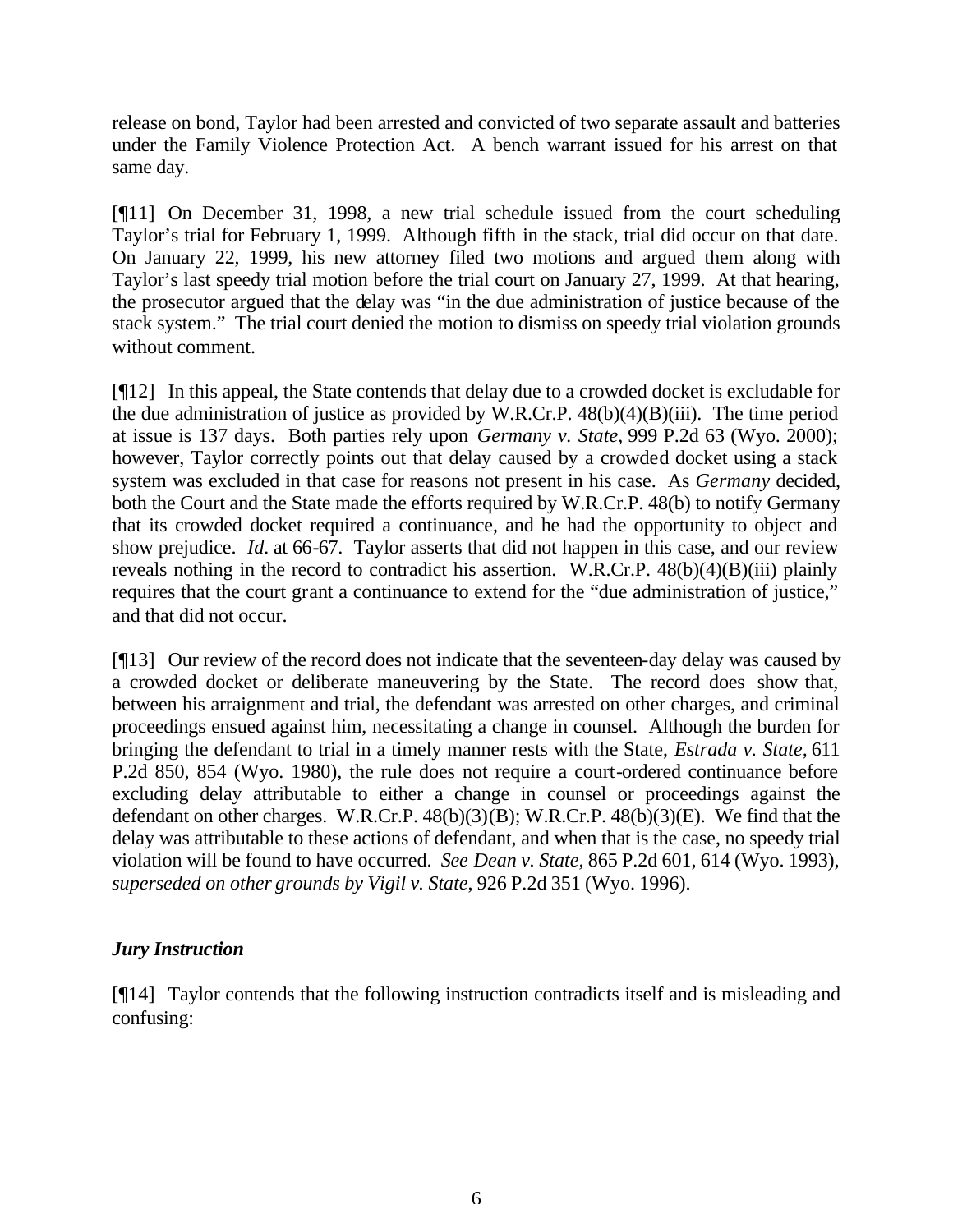#### Instruction No. 7

YOU ARE INSTRUCTED THAT possession of recently stolen property is not of itself sufficient to permit a finding that the Defendant is guilty of the crime charged. However, possession of recently stolen property, if not satisfactorily explained, is ordinarily a circumstance from which the Jury may reasonably draw the inference and find, in light of surrounding circumstances shown by the evidence in the case, that the person in possession knew the property had been stolen.

Although possession is a strong circumstance tending to show guilt, there must be corroborative evidence tending to prove the Defendant's guilt. However, this corroborative evidence need only be slight. As corroboration, you may consider whether the Defendant had the opportunity to commit the crime charged, his conduct, his false or contradicting statements, if any, or other statements he may have made with reference to the property and other evidence which tends to connect him with the crime.

If you find beyond a reasonable doubt from the evidence that the property was stolen, and that, while recently stolen, the property was in the possession of the Defendant, you may, from those facts, draw the inference that the property was possessed by the Defendant with the knowledge that it was stolen.

[¶15] We have previously approved a similar instruction in *Harley v. State,* 737 P.2d 750, 753 (Wyo. 1987). Taylor contends, however, that the instruction given in his case has omitted critical language in the last paragraph: "unless such possession by the Defendant is explained to the satisfaction of the Jury by other facts and circumstances in evidence of the case." *Id.* Taylor contends that excluding this statement violates *Russell v. State,* 583 P.2d 690, 698 (Wyo. 1978), where we held that naked possession of stolen property alone is insufficient to prove knowledge, and the instruction confused and misled the jury as to the State's burden of proving both possession and the corroborative facts. The State contends that no error occurred because the jury was instructed in another jury instruction to find that all of the elements of the crime were proved beyond a reasonable doubt. Instruction seven, however, was the only instruction given on the necessity of corroborative facts before the element of knowledge could be deemed proved beyond a reasonable doubt.

[¶16] No objection was lodged against the jury instruction at trial, and plain error analysis applies. *Miller v. State*, 904 P.2d 344, 347 (Wyo. 1995). To demonstrate plain error, Taylor must show that the record clearly shows an error that transgressed a clear and unequivocal rule of law which adversely affected a substantial right. *Id*. at 348. A confusing or misleading jury instruction is always a fundamental error. *Id.* We have said that jury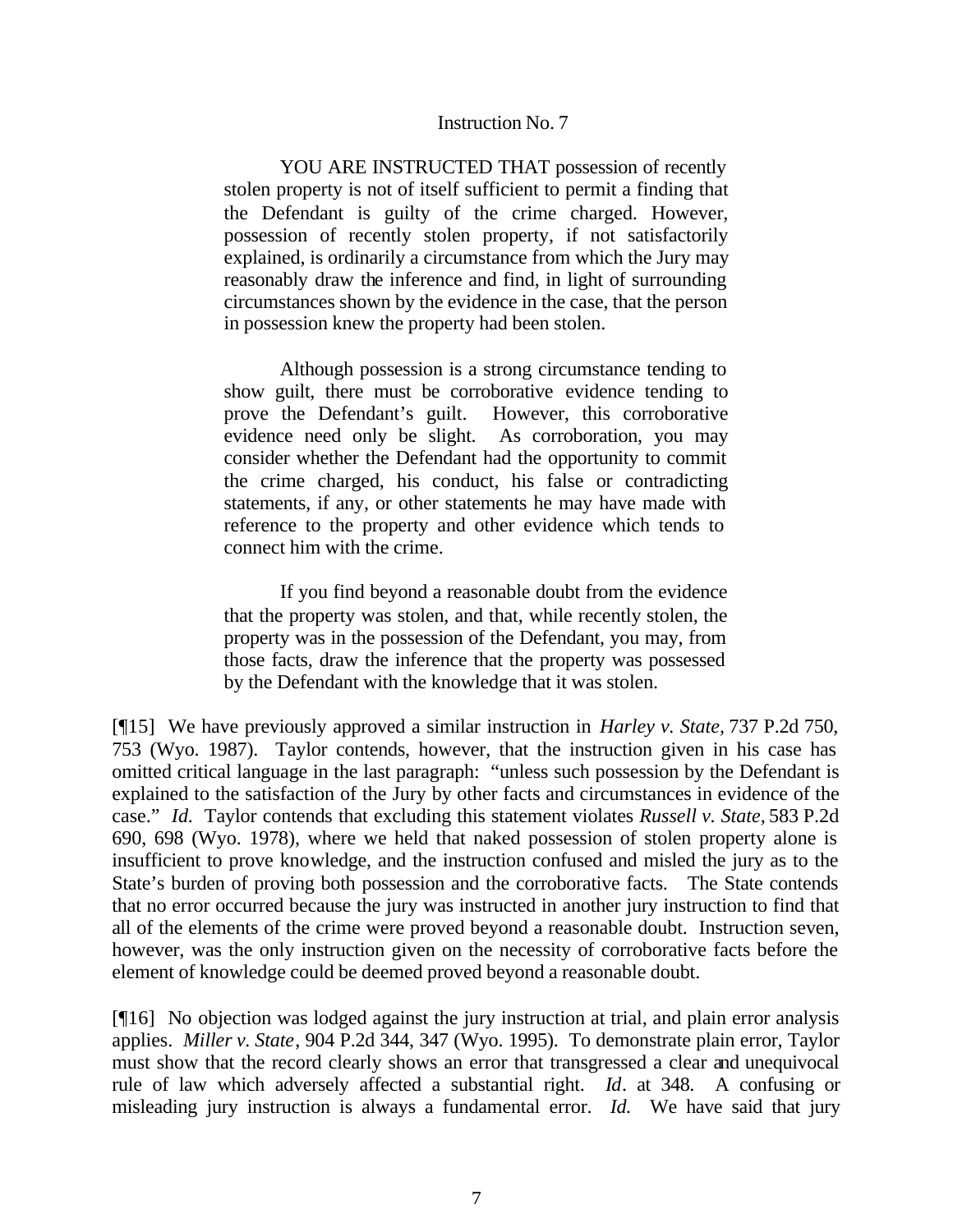instructions should inform the jury about the applicable law so that the jury may apply that law to its own findings with respect to the material facts. *Compton v. State,* 931 P.2d 936, 939 (Wyo. 1997). Jury instructions are to be written with the particular facts and theories of each case in mind and may differ from case to case because any one of several instructions may be legally correct. *Id.* at 939-40. A failure to give any instruction on an essential element of a criminal offense is fundamental error, as is a confusing or misleading instruction, requiring reversal of the defendant's conviction. *Id.* at 940. The test whether the jury has been instructed on the necessary elements of the crime charged is whether the instruction leaves no doubt as to under what circumstances the crime can be found to have been committed. *Id.*

[¶17] Instruction seven is a much abbreviated version of an instruction approved in *Barnes v. United States,* 412 U.S. 837, 840 n.3, 93 S. Ct. 2357, 2360, 37 L. Ed. 2d 380 (1973), and adopted in *Russell. Vanvorst v. State*, 1 P.3d 1223, 1231, (Wyo. 2000).<sup>2</sup> *Vanvorst* also considered the contention that the jury was not properly instructed as to its responsibility to find "corroborative evidence." That decision determined that a paragraph which included the sentence omitted here was substantially identical to the instruction approved in *Barnes* and *Russell* and found no error because the jury was well informed about its duty to find "corroborative evidence." *Id.* 

l

However, you are never required to make this inference. It is the exclusive province of the jury to determine whether the facts and circumstances shown by the evidence in this case warrant any inference which the law permits the jury to draw from the possession of stolen property. [*This second paragraph was not included in the instruction to Taylor's jury.*]

Although possession is a strong circumstance tending to show guilt, there must be corroborative evidence tending to prove Defendant's guilt. However this corroborative evidence need only be slight and may include: Whether the Defendant had the opportunity to commit the crime charged, his conduct, his false or contradicting statements, if any, or other statements he may have made with reference to the property and any other evidence which tends to connect him with the crime.

If you find beyond a reasonable doubt from the evidence that the property was stolen, and that, while recently stolen, the property was in the possession of the Defendant, you may, from those facts, draw the inference that the property was possessed by the Defendant with knowledge that it was stolen unless such possession by the Defendant is explained to the satisfaction of the Jury by other facts and circumstances in evidence of the case.

*Vanvorst*, 1 P.3d at 1230.

<sup>2</sup> The *Vanvorst* instruction stated, in pertinent part:

Possession of recently stolen property is not of itself sufficient to permit a finding that the Defendant is guilty of the crime charged. However, possession of recently stolen property, if not satisfactorily explained, is ordinarily a circumstance from which the Jury may reasonably draw the inference and find, in the light of surrounding circumstances shown by the evidence in the case, that the person in possession knew the property had been stolen, and, is also a circumstance from which the jury may reasonably draw the inference that the person in possession not only knew it was stolen property but also participated in some way in the theft of the property.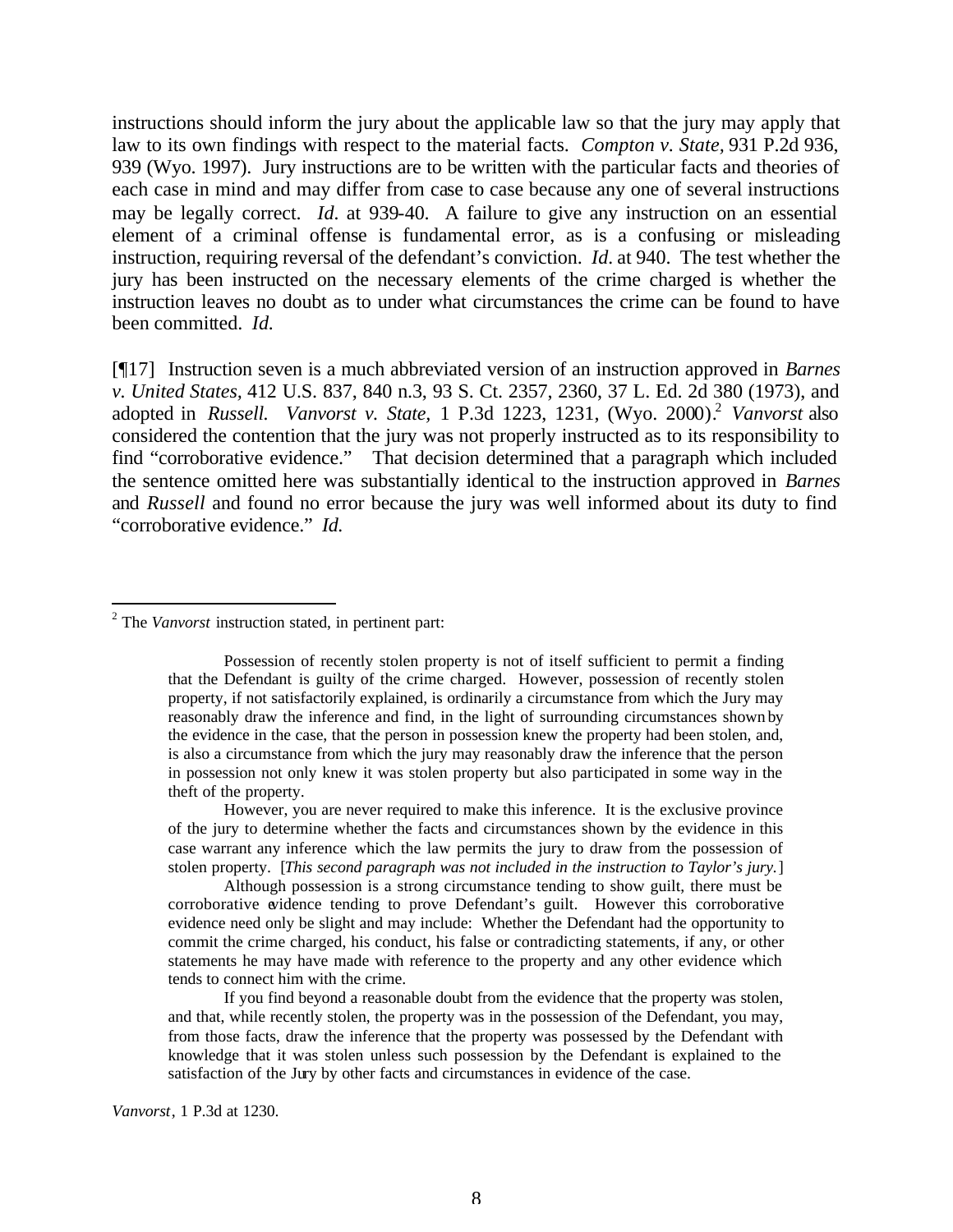[¶18] Jury instructions, however, are to be reviewed in their entirety and read together. *Id.*  (citing *Ostrowski v. State*, 665 P.2d 471, 487 (Wyo. 1983)). In this case, other instructions informed the jury of the elements that the State had to prove, discussed the defense theory of factual mistake, and defined circumstantial evidence. Although we cannot say that the jury was "well informed about its duty to find corroborative evidence," Taylor has not met the stringent plain error burden showing that the jury was misled to believe that it could convict for mere possession. We recommend, however, that this jury instruction not be given in the future, and that the *Vanvorst* and *Russell* instructions be used as applicable.

### *Prosecutorial Misconduct*

[¶19] In his final issue, Taylor contends that the prosecutor engaged in prejudicial misconduct in a number of instances and the cumulative prejudicial effect denied him a fair trial. We must examine the entire record to determine whether the conduct asserted as prosecutorial misconduct resulted in substantial prejudice to the defendant amounting to the denial of a fair trial. *Lindsey v. State*, 725 P.2d 649, 656 (Wyo. 1986). When the defendant asserts prosecutorial misconduct, the burden of establishing prejudice is assigned to him. *Capshaw v. State*, 714 P.2d 349, 352 (Wyo. 1986).

## Cross-Examination of Defendant

[¶20] Taylor contends plain error occurred when the trial court allowed the prosecutor to improperly ask him questions requiring him to state that a police officer was lying and the prosecutor argued in closing that Taylor, not the officer, was lying. Taylor asserts that this Court's prohibition on witness credibility vouching is consistent with the rule espoused in *United States v. Richter,* 826 F.2d 206 (2<sup>nd</sup> Cir. 1987). *Richter* stated that "[d]eterminations of credibility are for the jury, not for witnesses, [and therefore] [p]rosecutorial crossexamination which compels a defendant to state that law enforcement officers lied in their testimony is improper." *Id.* at 208 (citations omitted). Under a plain error analysis, *Richter* considered questions eliciting defendant testimony that government agents were lying, calling a rebuttal witness to highlight discrepancies between the testimony of government agents and the defendant, and prosecutorial arguments about that testimony. Prejudicial error was found when the improper questions were followed by prosecutorial statements to the jury that if the defendant is innocent, then government agents must be lying and committing perjury. *Id.* at 209. Several federal decisions have limited *Richter* to its particular, egregious facts. *United States v. Williamson,* 53 F.3d 1500, 1522-23 (10<sup>th</sup> Cir. 1995), *cert. denied*, 516 U.S. 882 (1995). *Williamson* did not adopt *Richter's* principle, distinguishing between prosecutorial misconduct resulting in an unfair trial and "confrontational and abrasive" prosecutorial conduct that does not constitute plain error. *Id.* at 1523.

[¶21] Taylor correctly points to decisions where we have condemned eliciting opinion testimony. *Bennett v. State,* 794 P.2d 879, 882-83 (Wyo. 1990); *Stephens v. State,* 774 P.2d 60, 66-67 (Wyo. 1989). We presume prejudice when the prosecutor elicits an express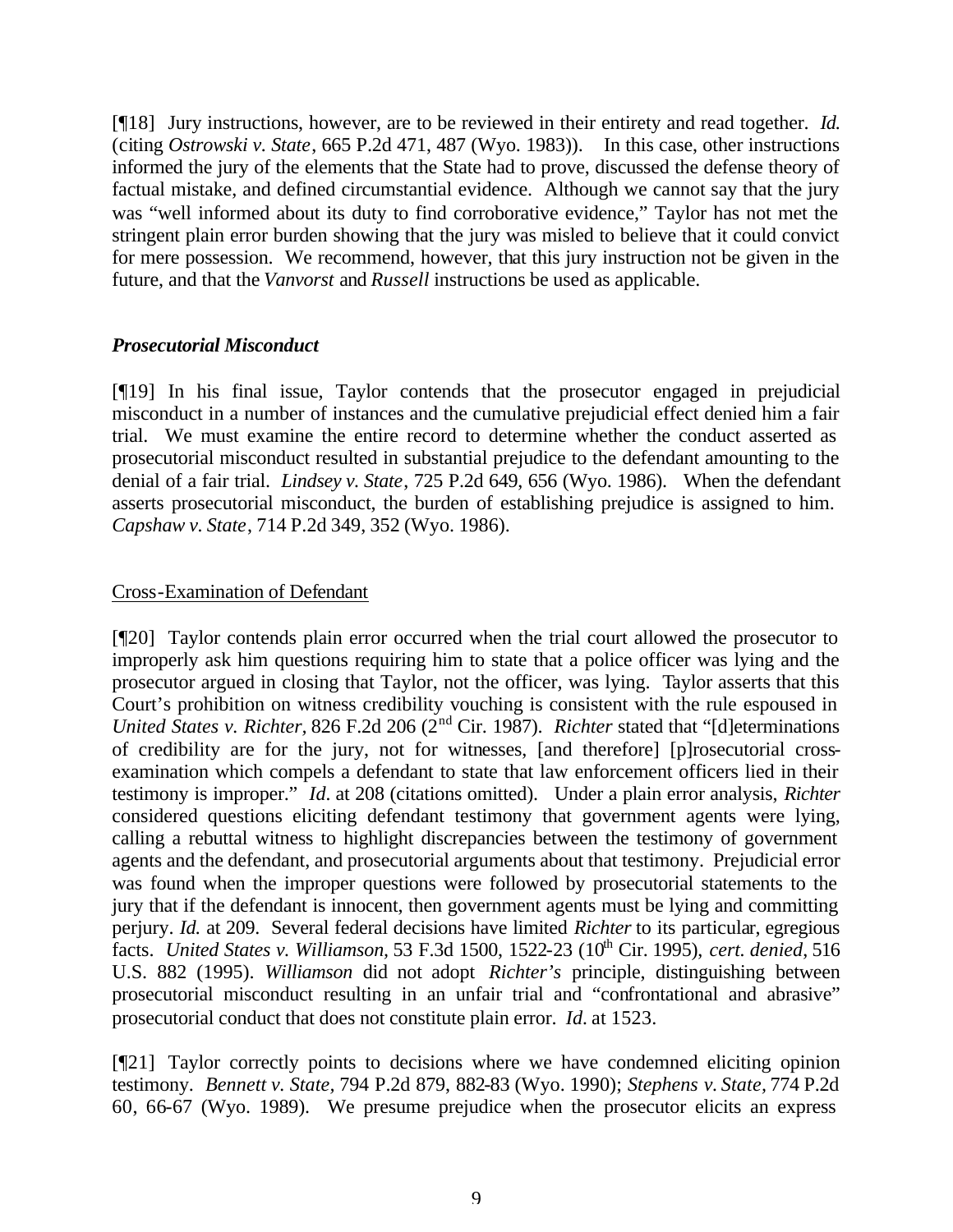opinion as to the guilt of the defendant, and, when not objected to at trial, require the defendant to prove prejudicial error when challenging other comments vouching for the veracity of a witness. *Dudley v. State,* 951 P.2d 1176, 1178-79 (Wyo. 1998). Taylor's issue differs from issues presented by opinions of guilt and vouching, and asks whether a trial court commits error by allowing a prosecutor to elicit a witness's opinion on the truthfulness or veracity of another witness. We have previously considered whether a prosecutor improperly elicited opinion testimony when a prosecutor asked a witness whether certain defendant testimony would be a lie. *Huff v. State,* 992 P.2d 1071, 1078-79 (Wyo. 1999). *Huff* determined that the prosecutor's unskillfully phrased question was seeking testimony about the condition of a motel room and not improper opinion testimony. *Id.* at 1079. Here, the situation is reversed, and plainly the prosecutor was seeking improper opinion testimony from Taylor. Taylor argues that the questions and closing argument were prejudicial; however, our standard requires he show that

> [e]ven though error is found, it still is necessary, in most instances, to determine whether the error was prejudicial. Unless the situation reaches the level of error per se, or is perceived to be constitutional error, error is prejudicial only if the defendant can establish a reasonable possibility that, in the absence of the error, the verdict might have been more favorable.

*Vanvorst*, 1 P.3d at 1235 (quoting *Stephens*, 774 P.2d at 67). The prosecutor argued to the jury that the officer had no motive to lie, and did not argue to the jury that finding Taylor innocent meant the officer is lying or committing perjury. Absent these facts, we will not find that there is any reasonable possibility that the verdict might have been more favorable to Taylor. Although this error does not rise to the level of plain error, we include it in our consideration of Taylor's claim that several harmless errors resulted in prejudice requiring reversal.

[¶22] Taylor moved for mistrial after the prosecutor improperly inquired into whether Taylor needed money to buy methamphetamine. He objected, the trial court sustained, and upon his request the court instructed the jury. Taylor moved for a mistrial, and although the court found that the probative value was outweighed by the prejudice, it determined its instruction was sufficient. Defense counsel was told that it could request additional jury instructions on the issue, but did not do so. Taylor also complains that the prosecutor improperly inquired about a prior burglary conviction by pursuing excessive detail in violation of W.R.E. 609. Specifically, the prosecutor asked the defendant whether he had defended himself in that burglary by claiming he was seen "but you told them that you'd just gone inside because you were curious." The State contends that by showing that the defendant was again using a defense of "in the wrong place at the wrong time," the prosecutor was asking about prior misconduct pursuant to W.R.E. 404(b) to show modus operandi or plan. The evidence cannot be defined as showing "modus operandi or plan," and the State's assertion is not further considered. In Wyoming, under W.R.E. 609 a testifying defendant is required only to answer whether he has been previously convicted of a felony,